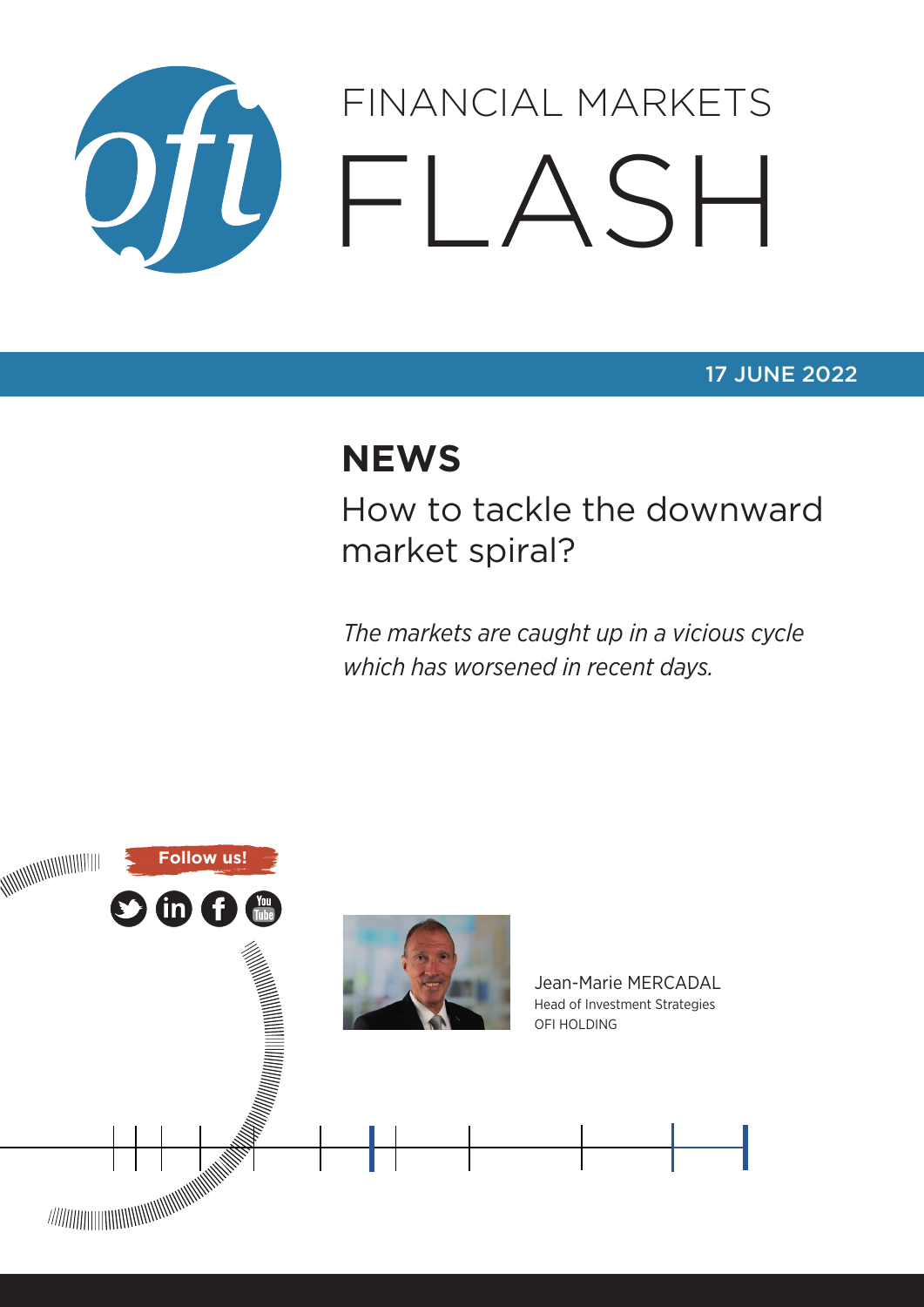## FINANCIAL MARKETS FLASH

The current logic stands as follows: interest rates are too low in relation to inflation, which is at a more than 40-year high. Central banks are tightening their monetary policies and interest rates are therefore rising rapidly. So long-maturity assets including equities are deflating, and a serious slowdown is taking shape… Is there any way that this negative chain of events can be cut short?

Central banks currently find themselves in a very uncomfortable position indeed. They were instrumental in helping economies emerge from the Covid-19 crisis but are now coming under fire for having failed to realise the scale of the inflationary surge now affecting most of the world's countries, with the notable exception of China whose monetary and economic cycle is completely out of sync.

They are therefore now in the process of raising their key interest rates in an attempt to curb inflation, with the risk that this might trigger an economic slowdown or even a recession. The ECB is also facing a fresh bout of tension between euro zone countries regarding the sovereign debt market, as spreads<sup>(1)</sup> between "southern" countries and Germany are widening. As it tries to handle all this pressure, it has said that it is considering introducing a new mechanism to keep these tensions under control, although it has not yet said what it will involve. In short, central banks appear to be enduring current events rather than forestalling them.

#### This is the backdrop against which both the ECB and the Federal Reserve released statements this week.

The **ECB** held an emergency meeting on Wednesday in an attempt to ease tension between euro zone countries regarding the sovereign debt market, as spreads between "southern" countries and Germany are widening. Isabel Schnabel, the ECB's head of market operations, confirmed that there were "no limits" to the bank's commitment to prevent fragmentation within the euro zone, and her words managed to ease some of the pressure on the spreads of the zone's most indebted countries. No details have been released about the planned mechanism as yet. As far as rates are concerned, a 25bp increase in the key interest rate is expected in July (although the market is pushing for more) followed by a likely 50bp hike in September and another increase before the end of the year, with the yield curve pointing to a key interest rate of over 1% by year-end.

The Fed's meeting, on the other hand, was a scheduled one. Jerome Powell acknowledged that steering monetary policy was a tricky exercise because "there's always a risk of going too far", but inflation is his biggest concern right now. That said, he admitted that growth is now at risk even though he considers the US economy to be on a very solid footing. He therefore announced a 75bp increase in US moneymarket rates, the biggest single hike made since 1994. He nevertheless pointed out that he does "not expect moves of this size to be common" and that decisions taken will be data dependent.

Fed Funds rates are therefore now fluctuating within the 1.50%/1.75% range. All 18 FOMC members now see them reaching around 3.3% by the end of this year and up to 3.75% by end-2023, although there is a great deal of uncertainty as it all depends on whether or not inflation is brought under control. GDP growth is now expected to reach 1.7% this year and next.

So the big question for the coming months is when is inflation going to peak? There are now doubts about whether today's high inflation really is only temporary, a scenario that has so far been widely shared by the world's central banks. The current rise in bond yields will only be brought to a halt if this inflationary surge reverses.

From this perspective, today's inflationary surge is being driven by some very temporary factors while others seem to be more structural.

#### There are two main temporary factors at play:

- A sharp rise in energy and agricultural commodity prices. This is partly the result of the robust economic recovery that was activated when the world's economies reopened post-Covid. It has been magnified, as we all know, by the conflict in Ukraine. There is no real short-term visibility on a rapid resolution of this conflict, in which case energy and agricultural prices could remain under a great deal of upward pressure over the coming weeks. Meanwhile, Western economies are showing serious signs of slowing down, but China appears to be reopening following its Omicron wave and its economy is picking up. Note also that oil prices are already rather high. Even if they settle at these levels, slower growth in oil prices should slow the increase in inflation.
- Bottlenecks resulting from turmoil in global trade flows and the recent lockdowns enforced in China. The situation here appears to be improving gradually and the worst seems to be over. Waiting times for container ships trying to enter the world's main ports are beginning to shorten, and factories in China are getting up and running again. So although 10.5% of the world's shipping fleet was still unavailable in April, this was an improvement on the 13.8% unavailability rate recorded in January.

#### Meanwhile, there are two structural reasons why inflation could stay high over the coming years:

• The beginnings of "deglobalisation". The post-Covid world appears to be a different one from before. The health crisis underlined the risks of depending too heavily on factories located in far-off countries. So we might begin to see a move towards reshoring, especially as the sharp increase in intercontinental trade has been negative for the world's carbon footprint. In addition, today's intense geopolitical situation is encouraging countries to become rather more inward-looking. So we are beginning to see a reversal of the trend that had largely helped to keep Western countries in deflationary mode, lowering the prices of industrial goods and consumer staples. This theme is now a widespread and commonly accepted one.

*(1) Spread: difference between rates.*